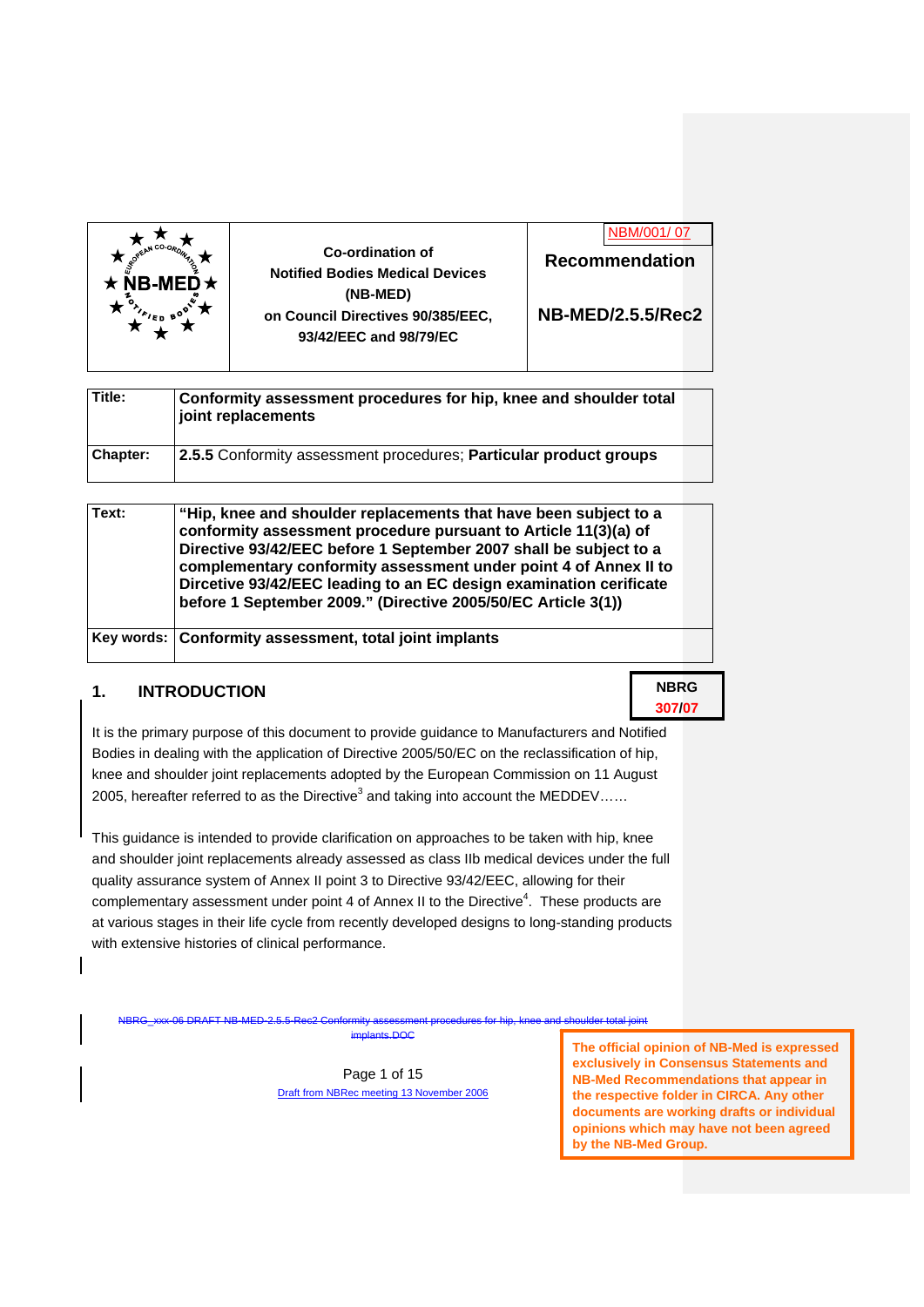

| Title:   | Conformity assessment procedures for hip, knee and shoulder total<br>joint replacements |  |
|----------|-----------------------------------------------------------------------------------------|--|
| Chapter: | 2.5.5 Conformity assessment procedures; Particular product groups                       |  |

| Text: | "Hip, knee and shoulder replacements that have been subject to a<br>conformity assessment procedure pursuant to Article 11(3)(a) of<br>Directive 93/42/EEC before 1 September 2007 shall be subject to a<br>complementary conformity assessment under point 4 of Annex II to<br>Dircetive 93/42/EEC leading to an EC design examination cerificate<br>before 1 September 2009." (Directive 2005/50/EC Article 3(1)) |  |
|-------|---------------------------------------------------------------------------------------------------------------------------------------------------------------------------------------------------------------------------------------------------------------------------------------------------------------------------------------------------------------------------------------------------------------------|--|
|       | Key words: Conformity assessment, total joint implants                                                                                                                                                                                                                                                                                                                                                              |  |

## **2. SCOPE**

This guidance applies to all activities associated with the review of hip, knee and shoulder joint replacements covered by Article 3 (1) of Directive 2005/50/EC for which a complementary conformity assessment is required. This is intended to be applied to a hip, knee or shoulder replacement, which according to the Directive means an implantable component part of a total joint replacement system which is intended to provide a function similar to that of a natural hip joint, a natural knee joint or a natural shoulder joint<sup>5</sup>.

Other Class IIb, hip, knee and shoulder joint replacements which have been the subject of a certification following the procedure relating to the EC type examination set out in Annex III to Directive 93/42/EEC, coupled with Annex VI are affected by the Directive but no specific guidance is necessary $^6$ .

NBRG\_xxx-06 DRAFT NB-MED-2.5.5-Rec2 Conformity assessment procedures for hip, knee and shoulder total joint implants.DOC

> Page 2 of 15 Draft from NBRec meeting 13 November 2006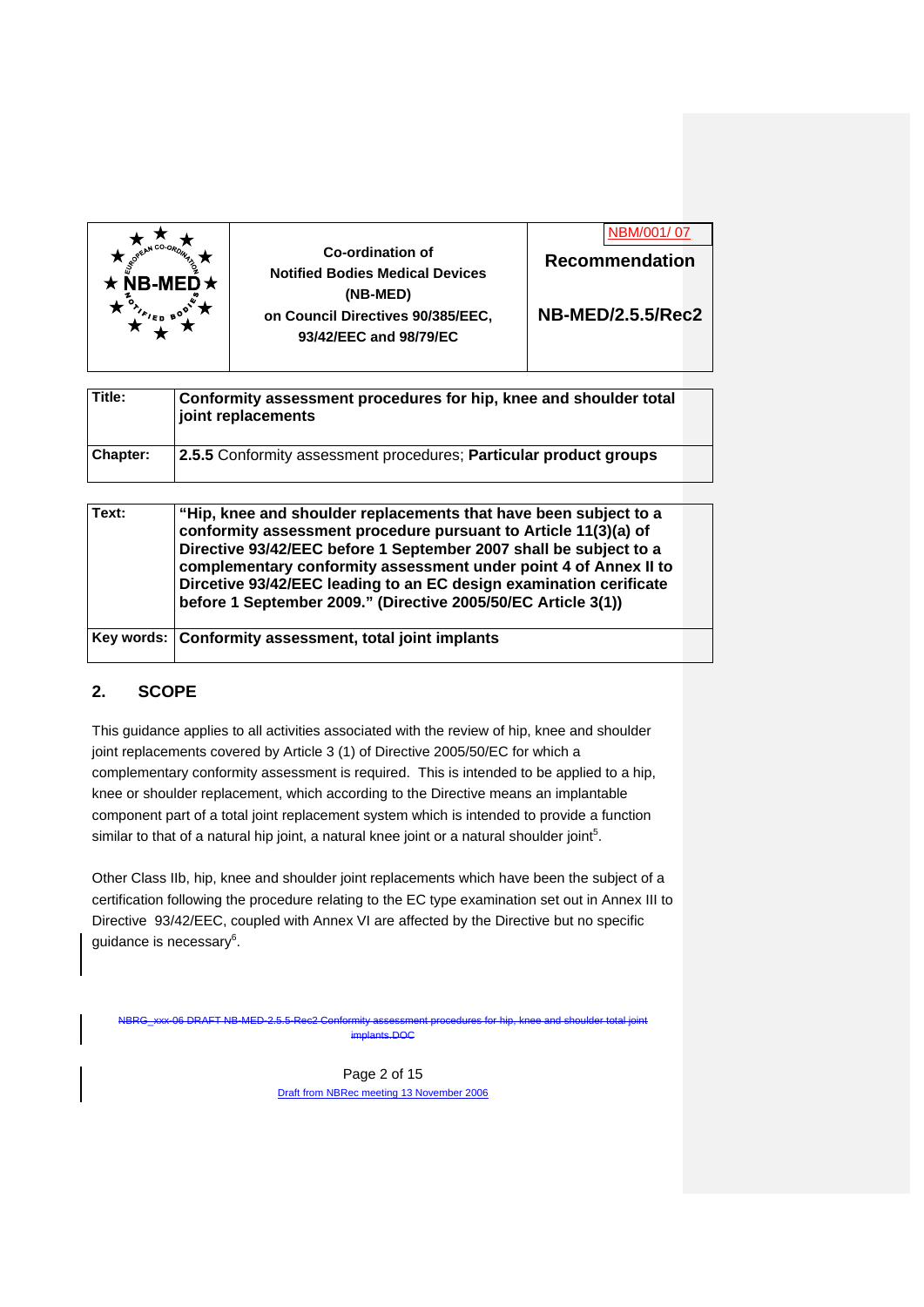| NB-MED $\star$ | Co-ordination of<br><b>Notified Bodies Medical Devices</b><br>(NB-MED) | <b>Recommendation</b>    |
|----------------|------------------------------------------------------------------------|--------------------------|
|                | on Council Directives 90/385/EEC,<br>93/42/EEC and 98/79/EC            | <b>NB-MED/2.5.5/Rec2</b> |

| Title:          | Conformity assessment procedures for hip, knee and shoulder total<br>joint replacements |  |
|-----------------|-----------------------------------------------------------------------------------------|--|
| <b>Chapter:</b> | 2.5.5 Conformity assessment procedures; Particular product groups                       |  |

| Text: | "Hip, knee and shoulder replacements that have been subject to a<br>conformity assessment procedure pursuant to Article 11(3)(a) of<br>Directive 93/42/EEC before 1 September 2007 shall be subject to a<br>complementary conformity assessment under point 4 of Annex II to<br>Dircetive 93/42/EEC leading to an EC design examination cerificate<br>before 1 September 2009." (Directive 2005/50/EC Article 3(1)) |  |
|-------|---------------------------------------------------------------------------------------------------------------------------------------------------------------------------------------------------------------------------------------------------------------------------------------------------------------------------------------------------------------------------------------------------------------------|--|
|       | Key words: Conformity assessment, total joint implants                                                                                                                                                                                                                                                                                                                                                              |  |

## **3. APPLICATION OF THE DIRECTIVE TO DEVICES REFERRED TO IN ARTICLE 3 (1)**

Directive 2005/50 calls for ef-a complementary assessment procedure pursuant to point 4 of Annex II to Directive 93/42/EEC if the manufacturer intends to continue to place hip, knee and shoulder total joint replacement implants on the market and put them into service after 1 September 2009.

Manufacturers should submit to NBs a design dossier for every hip, knee or shoulder joint replacement, or family of hip, knee or shoulder joint replacements, which are to be covered by the certification issued under Annex II section 3.1 (ref : Annex II.4).

NBRG\_xxx-06 DRAFT NB-MED-2.5.5-Rec2 Conformity assessment procedures for hip, knee and shoulder total joint implants.DOC

> Page 3 of 15 Draft from NBRec meeting 13 November 2006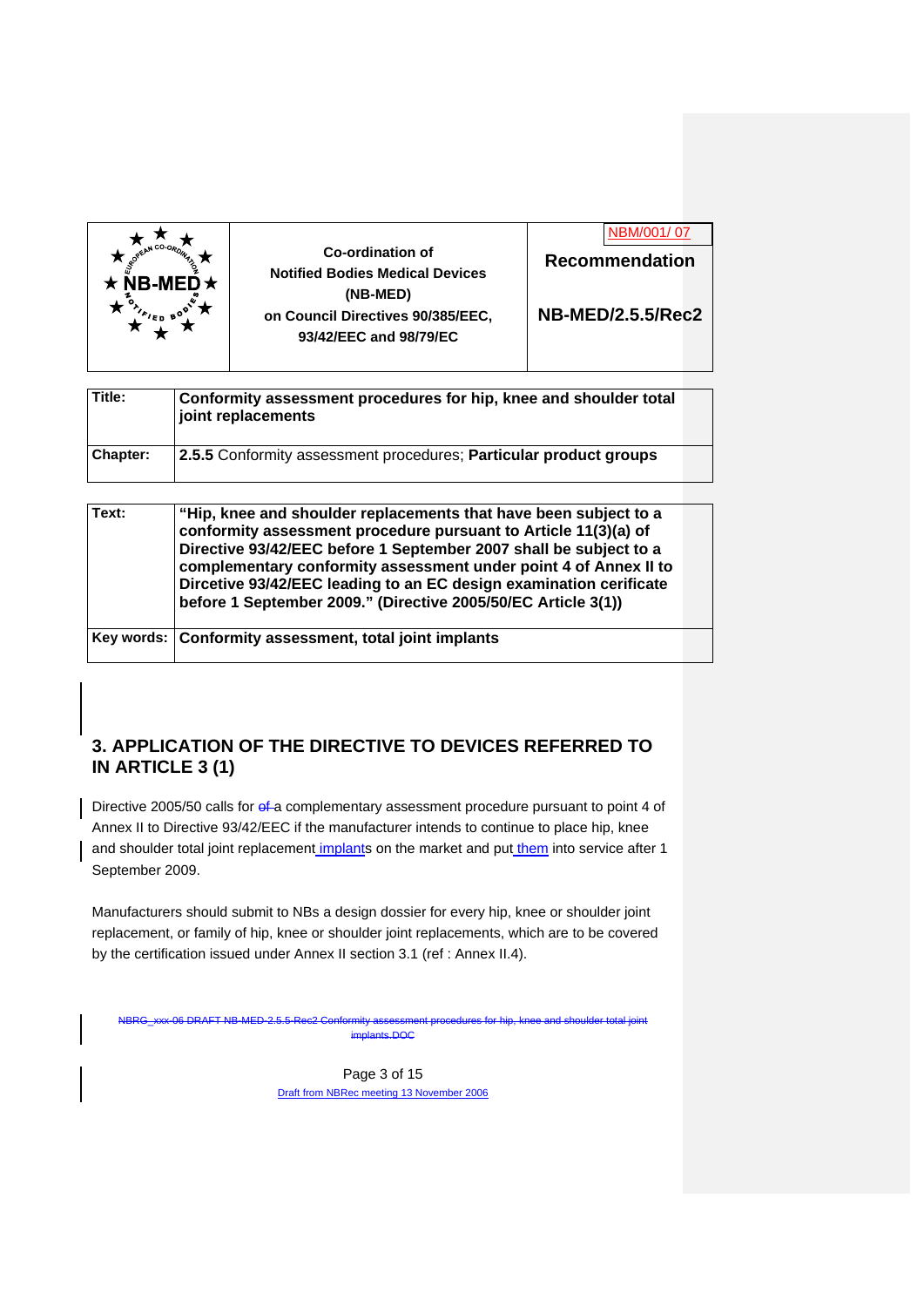| Title:   | Conformity assessment procedures for hip, knee and shoulder total<br>joint replacements |  |
|----------|-----------------------------------------------------------------------------------------|--|
| Chapter: | 2.5.5 Conformity assessment procedures; Particular product groups                       |  |

| Text: | "Hip, knee and shoulder replacements that have been subject to a<br>conformity assessment procedure pursuant to Article 11(3)(a) of<br>Directive 93/42/EEC before 1 September 2007 shall be subject to a<br>complementary conformity assessment under point 4 of Annex II to<br>Dircetive 93/42/EEC leading to an EC design examination cerificate<br>before 1 September 2009." (Directive 2005/50/EC Article 3(1)) |  |
|-------|---------------------------------------------------------------------------------------------------------------------------------------------------------------------------------------------------------------------------------------------------------------------------------------------------------------------------------------------------------------------------------------------------------------------|--|
|       | Key words: Conformity assessment, total joint implants                                                                                                                                                                                                                                                                                                                                                              |  |

The dossier should contain the information necessary for the NB to verify that the relevant and applicable requirements have been met. It should:

**.** Describe the devices and their intended use and define the range of any variants (e.g. sizes, lengths etc). Where the manufacturer has grouped similar devices into one dossier (a family) the rationale for the grouping (similarities of design, technology, functionality etc) shall be described.

**Formatiert:** Nummerierung und Aufzählungszeichen

**Formatiert:** Nummerierung und Aufzählungszeichen

NBRG\_xxx-06 DRAFT NB-MED-2.5.5-Rec2 Conformity assessment procedures for hip, knee and shoulder total joint implants.DOC

> Page 4 of 15 Draft from NBRec meeting 13 November 2006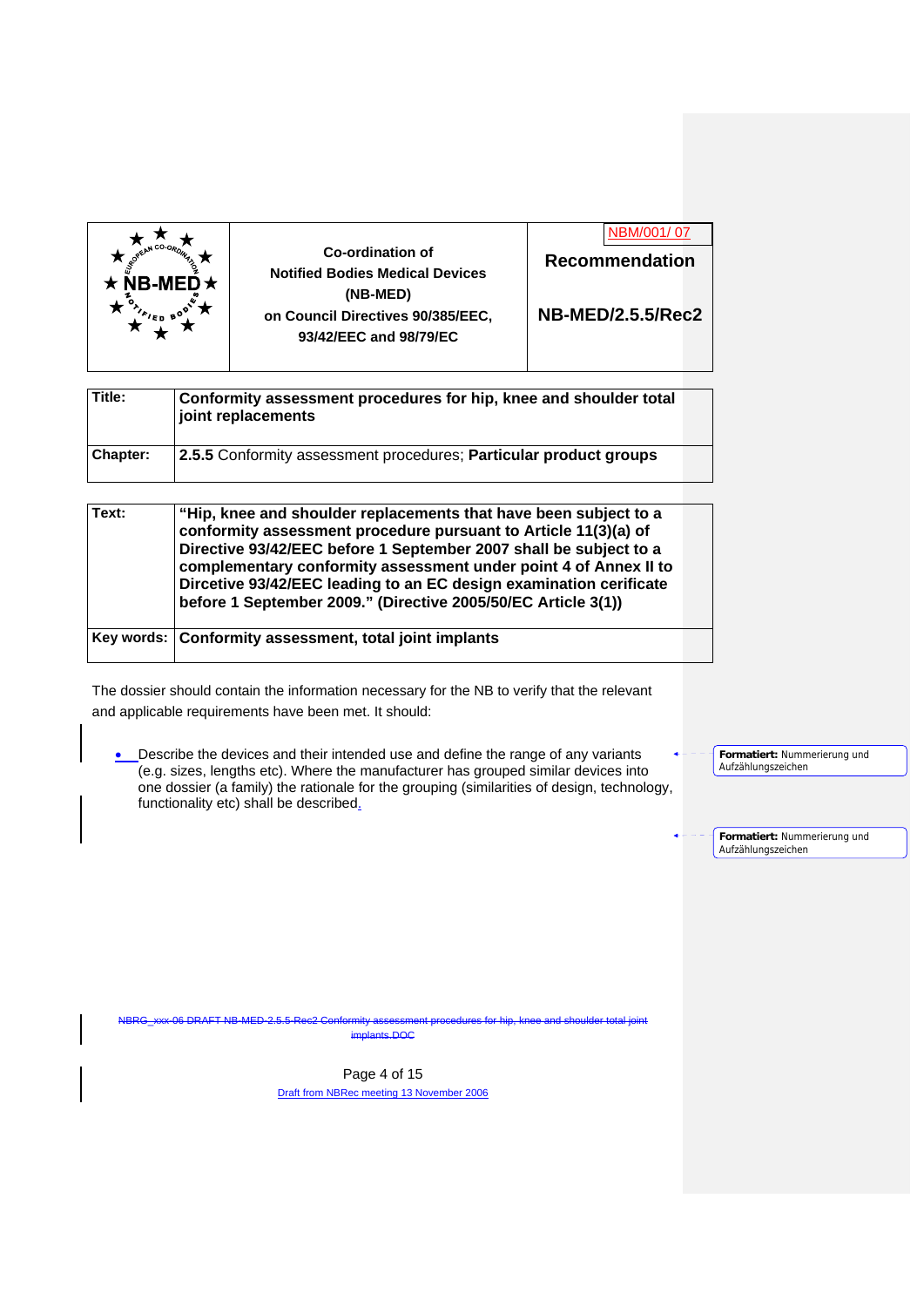

|  | NBM/001/07               |  |
|--|--------------------------|--|
|  | Recommendation           |  |
|  |                          |  |
|  | <b>NB-MED/2.5.5/Rec2</b> |  |

| Title:          | Conformity assessment procedures for hip, knee and shoulder total<br>joint replacements |  |
|-----------------|-----------------------------------------------------------------------------------------|--|
| <b>Chapter:</b> | 2.5.5 Conformity assessment procedures; Particular product groups                       |  |

| Text: | "Hip, knee and shoulder replacements that have been subject to a<br>conformity assessment procedure pursuant to Article 11(3)(a) of<br>Directive 93/42/EEC before 1 September 2007 shall be subject to a<br>complementary conformity assessment under point 4 of Annex II to<br>Dircetive 93/42/EEC leading to an EC design examination cerificate<br>before 1 September 2009." (Directive 2005/50/EC Article 3(1)) |  |
|-------|---------------------------------------------------------------------------------------------------------------------------------------------------------------------------------------------------------------------------------------------------------------------------------------------------------------------------------------------------------------------------------------------------------------------|--|
|       | Key words: Conformity assessment, total joint implants                                                                                                                                                                                                                                                                                                                                                              |  |

**NOTE:** *[NOTE: we suggest to ensure that the definition of category / family be aligned with other published guidance]*

*A product family is defined as one or more product types that have the following common characteristics:*  - *The technical concept is almost identical* 

- *The intended use is almost identical*
- *The manufacturing process is almost identical*
- *The classification is identical*
- The evidence to support compliance to the essential requirements is almost identical *and can only differ on minor points from type to type.*
- The risk analysis of the most complex (worst case) type covers also the risks of the *other types in the family*

• Verify the applicability of the complementary conformity assessment process to the devices included e.g. previous Declarations of Conformity/certification.

**Formatiert:** Nummerierung und Aufzählungszeichen

**Formatiert:** Nummerierung und Aufzählungszeichen

NBRG\_xxx-06 DRAFT NB-MED-2.5.5-Rec2 Conformity assessment procedures for hip, knee and shoulder total joint implants.DOC

> Page 5 of 15 Draft from NBRec meeting 13 November 2006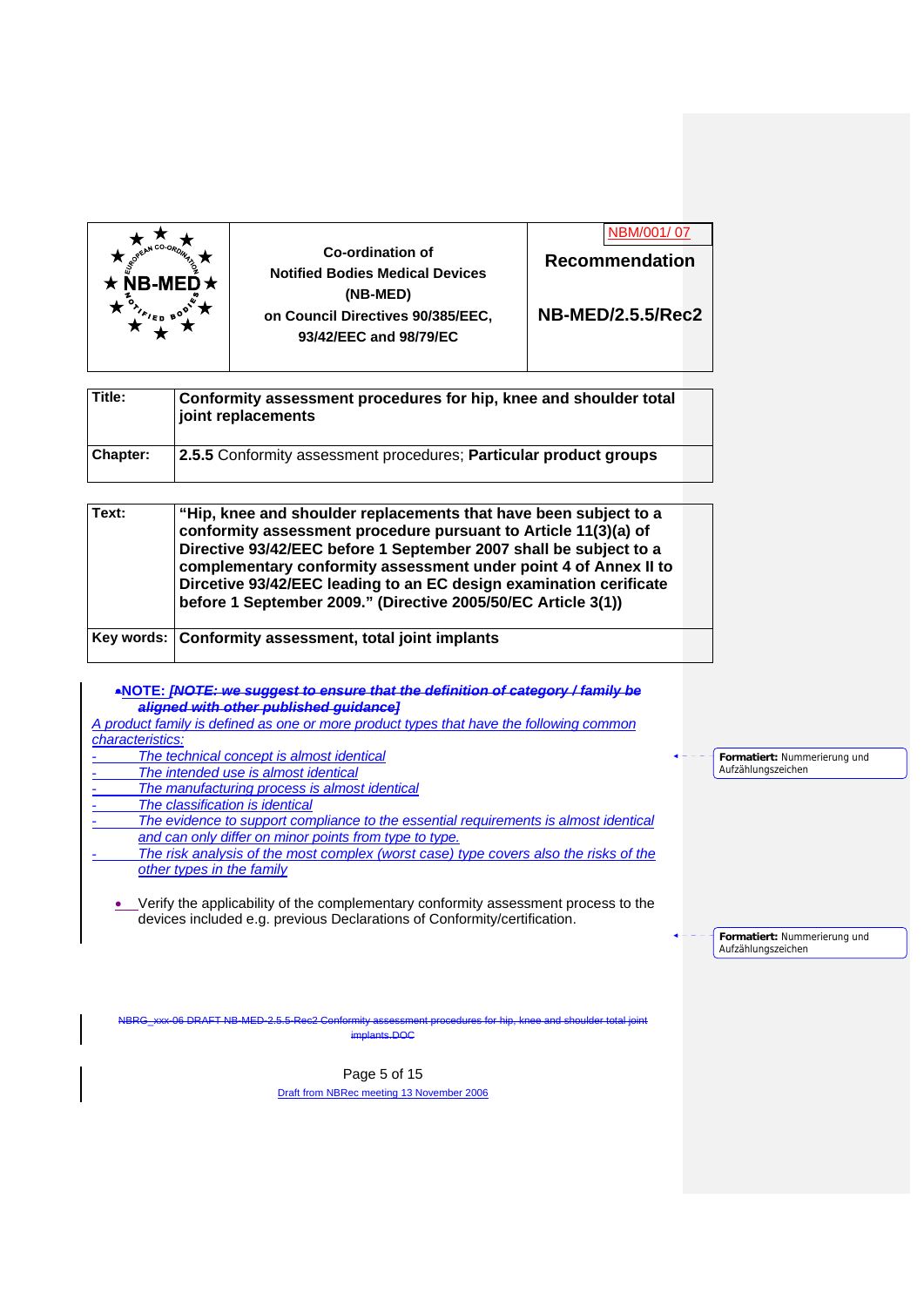

**Recommendation NB-MED/2.5.5/Rec2**  NBM/001/ 07

| Title:   | Conformity assessment procedures for hip, knee and shoulder total<br>joint replacements |  |
|----------|-----------------------------------------------------------------------------------------|--|
| Chapter: | 2.5.5 Conformity assessment procedures; Particular product groups                       |  |

| Text: | "Hip, knee and shoulder replacements that have been subject to a<br>conformity assessment procedure pursuant to Article 11(3)(a) of<br>Directive 93/42/EEC before 1 September 2007 shall be subject to a<br>complementary conformity assessment under point 4 of Annex II to<br>Dircetive 93/42/EEC leading to an EC design examination cerificate<br>before 1 September 2009." (Directive 2005/50/EC Article 3(1)) |  |
|-------|---------------------------------------------------------------------------------------------------------------------------------------------------------------------------------------------------------------------------------------------------------------------------------------------------------------------------------------------------------------------------------------------------------------------|--|
|       | Key words: Conformity assessment, total joint implants                                                                                                                                                                                                                                                                                                                                                              |  |

#### .  $\bullet$

MEDDEV 2.10<sup>7</sup> states that, under Annex II para 4, NBs must confirm that the product / family conforms to the relevant provisions of Directive (ERs) by verifying:

- the conclusions of risk analysis
- that all applicable ERs are addressed
- that relevant standards have been applied or other solutions adopted to meet ERs
- $\frac{1}{x}$  the conclusions drawn by the manufacturer concerning the clinical data.

The NB may require further tests or other data to enable this.

Satisfactory assessment will lead to the NB issuing a Design Examination Certificate for each submission (product/family).

Manufacturers will suspend placing on the market and putting into service any devices for which a DE certificate has not been issued after 01 September 2009.) [NOTE: we recommend deletion of this sentence as it is already in the Directive]

NBRG\_xxx-06 DRAFT NB-MED-2.5.5-Rec2 Conformity assessment procedures for hip, knee and shoulder total joint implants.DOC

> Page 6 of 15 Draft from NBRec meeting 13 November 2006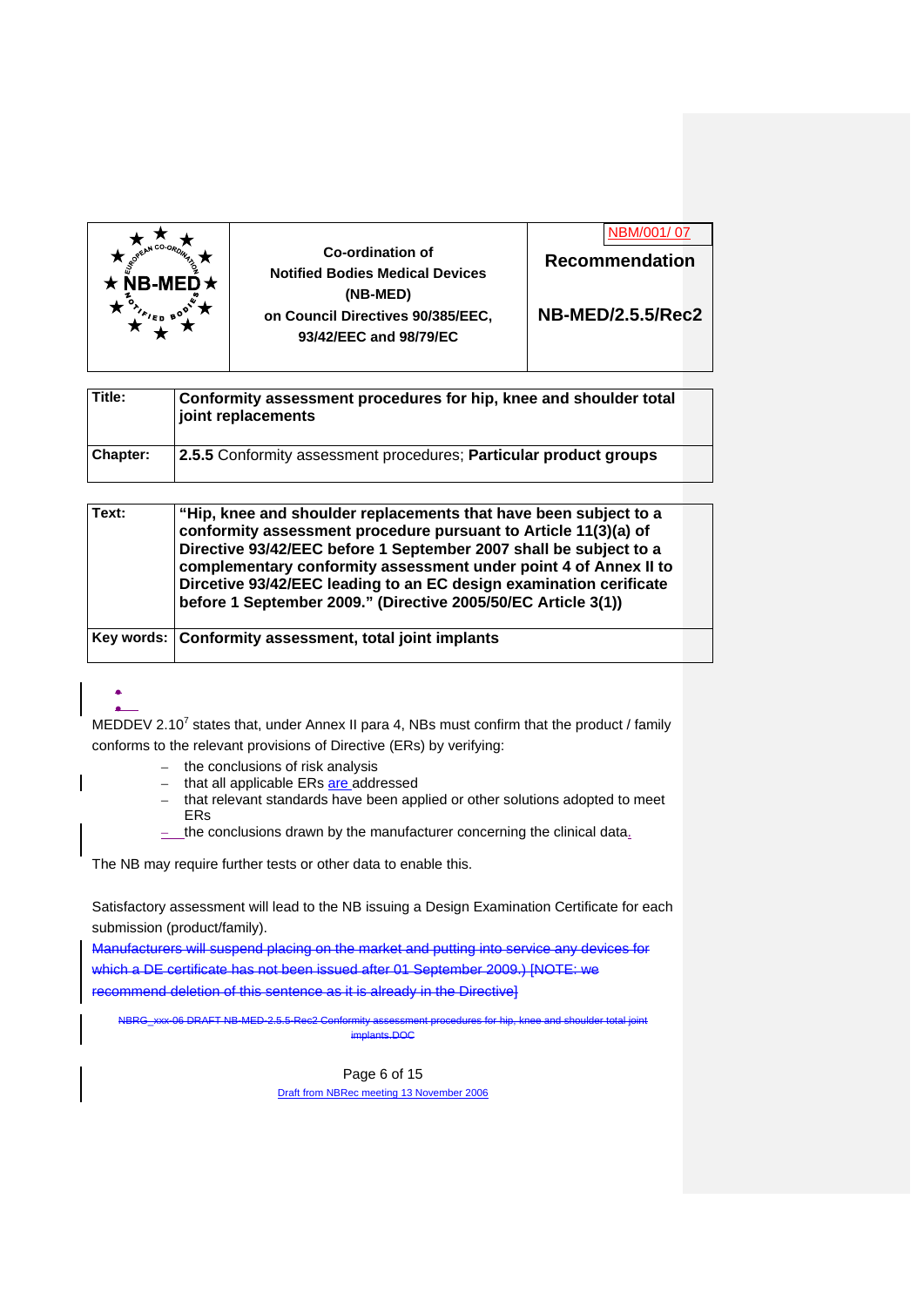

**Recommendation NB-MED/2.5.5/Rec2**  NBM/001/ 07

| Title:          | Conformity assessment procedures for hip, knee and shoulder total<br>joint replacements |  |
|-----------------|-----------------------------------------------------------------------------------------|--|
| <b>Chapter:</b> | 2.5.5 Conformity assessment procedures; Particular product groups                       |  |

| Text: | "Hip, knee and shoulder replacements that have been subject to a<br>conformity assessment procedure pursuant to Article 11(3)(a) of<br>Directive 93/42/EEC before 1 September 2007 shall be subject to a<br>complementary conformity assessment under point 4 of Annex II to<br>Dircetive 93/42/EEC leading to an EC design examination cerificate<br>before 1 September 2009." (Directive 2005/50/EC Article 3(1)) |  |
|-------|---------------------------------------------------------------------------------------------------------------------------------------------------------------------------------------------------------------------------------------------------------------------------------------------------------------------------------------------------------------------------------------------------------------------|--|
|       | Key words: Conformity assessment, total joint implants                                                                                                                                                                                                                                                                                                                                                              |  |

The amount and detail of the data contained in the design dossier [NOTE: previous wording replaced] will vary according to the device and the age of the design.

Note: Aan analogous situation is addressed by NBMED/2.13/Rec1<sup>8</sup> for products placed on the market prior to the implementation of 93/42. It says that the manufacturer must assess the available documentation and data and decide if the device and manufacturing process meet the requirements of the directive.

Where the documentation generated at the time of the original/actual design of the product or product family category is insufficient (taking account of the generally acknowledged state of the art) to demonstrate compliance for each family, the above NBMED suggests consideration of the use of clinical evaluation and post-production experience to fill the gap  $[Ref.: MEDDEV 2.12.2 & MEDDEV. 2.7.1]^{9, 10}.$ The following two examples illustrate this point:

NBRG\_xxx-06 DRAFT NB-MED-2.5.5-Rec2 Conformity assessment procedures for hip, knee and shoulder total joint implants.DOC

> Page 7 of 15 Draft from NBRec meeting 13 November 2006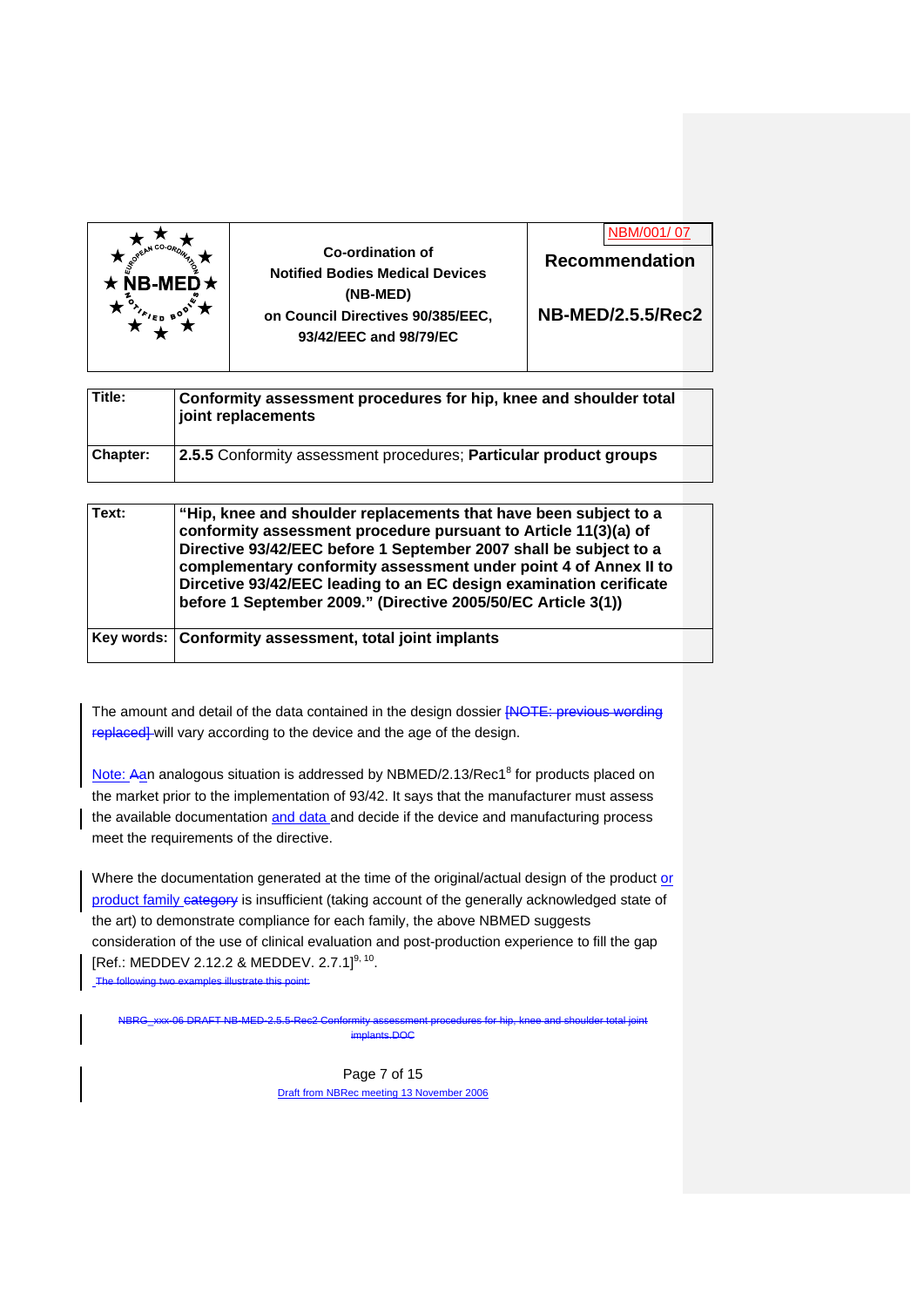

**Title: Conformity assessment procedures for hip, knee and shoulder total joint replacements Chapter: 2.5.5** Conformity assessment procedures; **Particular product groups**

| Text: | "Hip, knee and shoulder replacements that have been subject to a<br>conformity assessment procedure pursuant to Article 11(3)(a) of<br>Directive 93/42/EEC before 1 September 2007 shall be subject to a<br>complementary conformity assessment under point 4 of Annex II to<br>Dircetive 93/42/EEC leading to an EC design examination cerificate<br>before 1 September 2009." (Directive 2005/50/EC Article 3(1)) |  |
|-------|---------------------------------------------------------------------------------------------------------------------------------------------------------------------------------------------------------------------------------------------------------------------------------------------------------------------------------------------------------------------------------------------------------------------|--|
|       | Key words: Conformity assessment, total joint implants                                                                                                                                                                                                                                                                                                                                                              |  |

**[NOTE: These examples illustrate NBMEDEV 2.13 situations not the actual approach of a complementary evaluation. It is our understanding that each family of devices covered by a class IIb decision is deemed to satisfy all relevant ERs, but that not every family design dossier has been approved by a Notified Body (cf. MEDDEV 2.12.2 Attachment 3)]**  The manufacturer can use post market data to verify some aspects of the safety and performance of a device, eg wear rates and durability.

However, in some cases (eg for sterility or biological safety) post market data may not be sufficient.

Where appropriately verifiable data has been established this can be used in support of a justification for not performing tests suggested by current standards.

The originally generated design dossier may not contain any sterilisation validation. In this case, it is not possible to deduce from post-market data that a sterilisation cycle is satisfactory and so compliance with ER8.3 must be based on appropriate verifications and validations.

The original wear testing on a hip joint replacement did not meet the current ISO 14242-1:2002 requirements, nor was it equivalent .<br>In this case, it may be possible to

NBRG\_xxx-06 DRAFT NB-MED-2.5.5-Rec2 Conformity assessment procedures for hip, knee and shoulder total joint implants.DOC

> Page 8 of 15 Draft from NBRec meeting 13 November 2006

**Formatiert:** Nummerierung und Aufzählungszeichen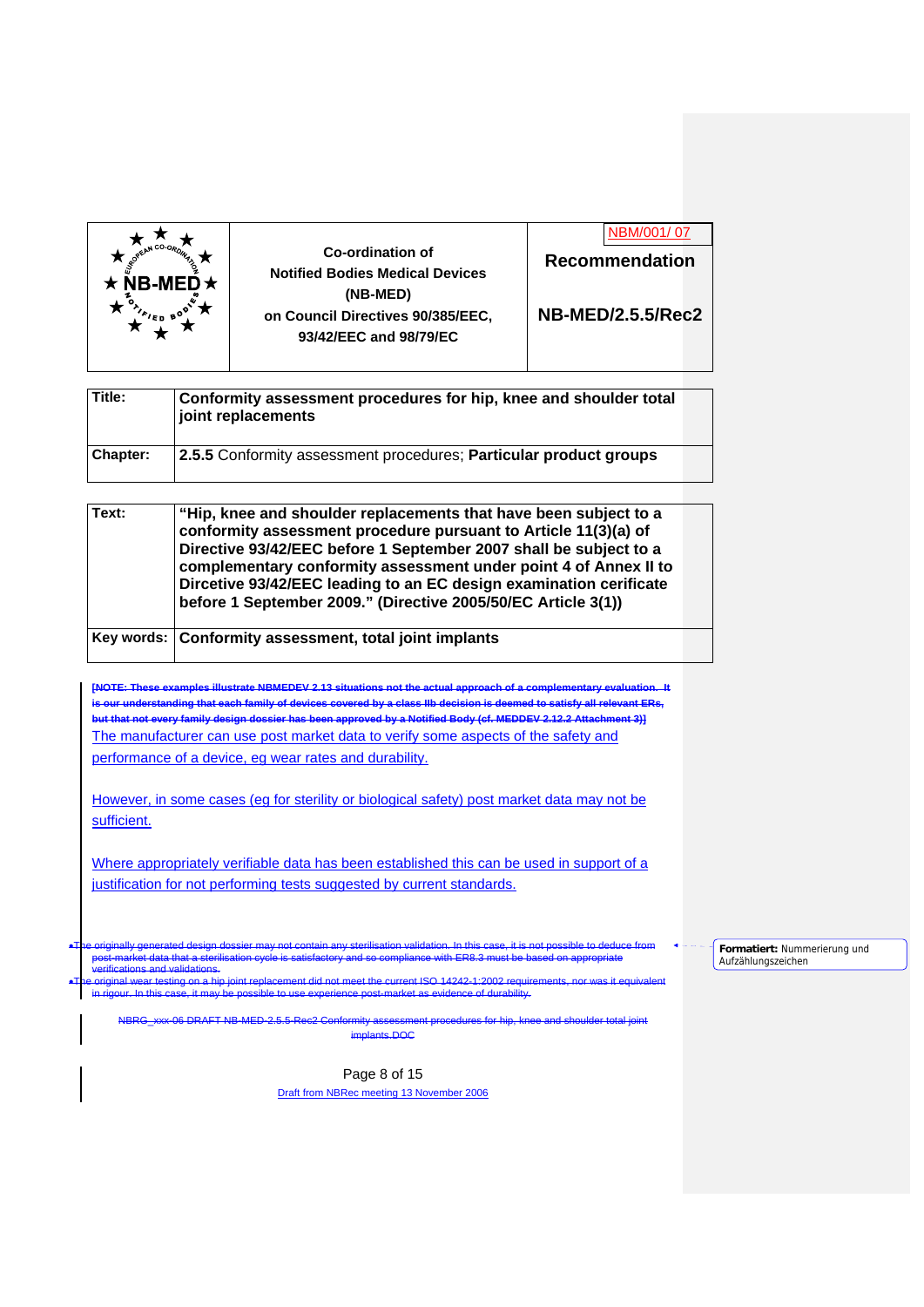

**Recommendation NB-MED/2.5.5/Rec2**  NBM/001/ 07

**Title: Conformity assessment procedures for hip, knee and shoulder total joint replacements Chapter: 2.5.5** Conformity assessment procedures; **Particular product groups**

| Text: | "Hip, knee and shoulder replacements that have been subject to a<br>conformity assessment procedure pursuant to Article 11(3)(a) of<br>Directive 93/42/EEC before 1 September 2007 shall be subject to a<br>complementary conformity assessment under point 4 of Annex II to<br>Dircetive 93/42/EEC leading to an EC design examination cerificate<br>before 1 September 2009." (Directive 2005/50/EC Article 3(1)) |  |
|-------|---------------------------------------------------------------------------------------------------------------------------------------------------------------------------------------------------------------------------------------------------------------------------------------------------------------------------------------------------------------------------------------------------------------------|--|
|       | Key words: Conformity assessment, total joint implants                                                                                                                                                                                                                                                                                                                                                              |  |

The original data did not fully determine the compatibility of the implant with other associated devices e.g. surgical instruments. For a new or novel design the manufacturer may need to consider performing clinical investigation or simulated use testing to verify the combination, or it may be possible to use experience post-market for this ER.

Risks related to biological safety would not be considered to be able to be fully addressed by post market experience. But where appropriately verifiable data has been established this can be used to support other data e.g. materials characterisation, published data on use of the materials in similar clinical situations etc. in support of a justified waiver for not performing tests indicated by the relevant standards.

In general, the longer a product has been on the market, the more likely it is that the post market surveillance data can be used to supplement pre-market design verification data in order to give confidence in meeting relevant ERs.

When examining the clinical post market implant data, the requirements of MEDDEV 2.7.1 and MEDDEV 2.12.2 should be borne in mind. In particular:

The data must be relevant to the device / family currently being placed on the market; changes to the product which have been made since it was first marketed should be

NBRG\_xxx-06 DRAFT NB-MED-2.5.5-Rec2 Conformity assessment procedures for hip, knee and shoulder total joint  $intc$  DOC

> Page 9 of 15 Draft from NBRec meeting 13 November 2006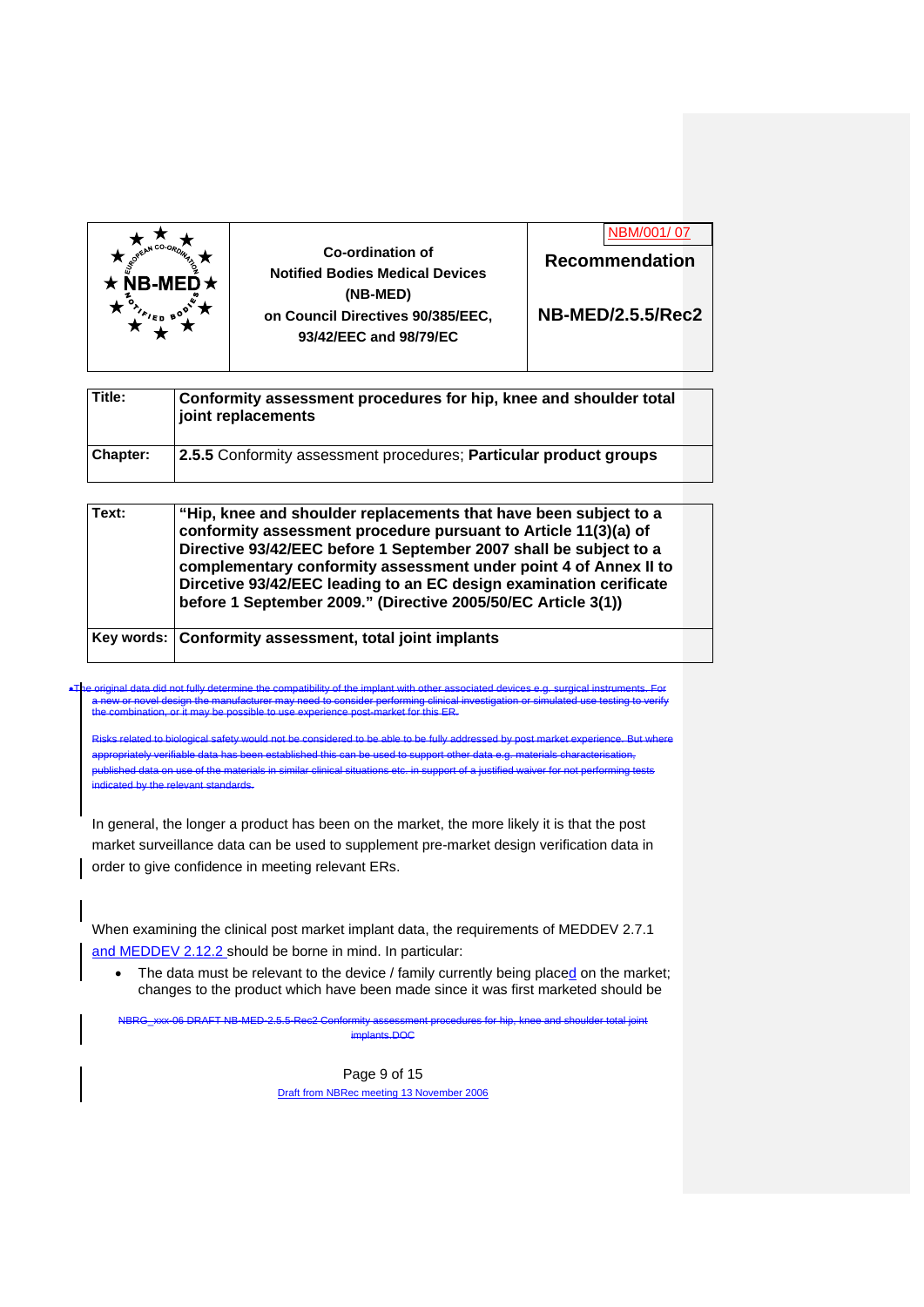

|                       | <u>INDIVI/UU I/ UZ</u> |  |
|-----------------------|------------------------|--|
| <b>Recommendation</b> |                        |  |
|                       |                        |  |
|                       |                        |  |

 $NDM/OOI/O$ 

**NB-MED/2.5.5/Rec2** 

| Title:   | Conformity assessment procedures for hip, knee and shoulder total<br>joint replacements |  |
|----------|-----------------------------------------------------------------------------------------|--|
| Chapter: | 2.5.5 Conformity assessment procedures; Particular product groups                       |  |

| Text: | "Hip, knee and shoulder replacements that have been subject to a<br>conformity assessment procedure pursuant to Article 11(3)(a) of<br>Directive 93/42/EEC before 1 September 2007 shall be subject to a<br>complementary conformity assessment under point 4 of Annex II to<br>Dircetive 93/42/EEC leading to an EC design examination cerificate<br>before 1 September 2009." (Directive 2005/50/EC Article 3(1)) |  |
|-------|---------------------------------------------------------------------------------------------------------------------------------------------------------------------------------------------------------------------------------------------------------------------------------------------------------------------------------------------------------------------------------------------------------------------|--|
|       | Key words: Conformity assessment, total joint implants                                                                                                                                                                                                                                                                                                                                                              |  |

documented and evaluated to determine the degree of equivalence-similarity of the various versions of the product

• The data should be evaluated to determine how many products have been truly followed up and how many are lost to follow-up; a lack of reported incidents may not necessarily be because there have been no problems

Data common to several implants or implant families, for example on the validation and control of key processes such as sterilization, packaging and cleaning, may be submitted to the Notified Body in the form of "Master Files".

# **4. TRANSITIONAL ISSUES**

The following guidance pertains to specific transitional issues related to the application of the Directive.

NBRG\_xxx-06 DRAFT NB-MED-2.5.5-Rec2 Conformity assessment procedures for hip, knee and shoulder total joint

implants.DOC

Page 10 of 15 Draft from NBRec meeting 13 November 2006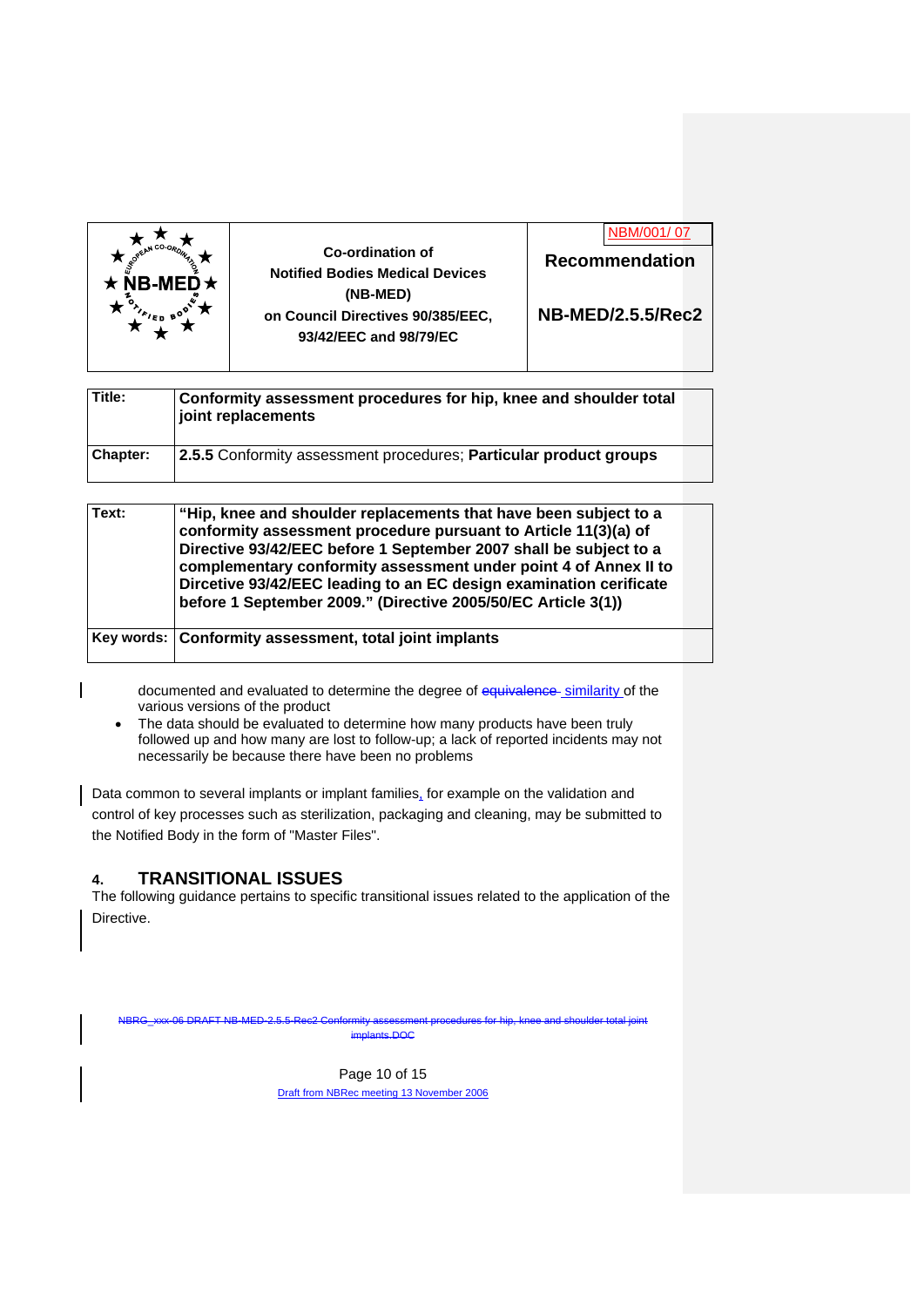

**Recommendation NB-MED/2.5.5/Rec2**  NBM/001/ 07

| Title:          | Conformity assessment procedures for hip, knee and shoulder total<br>i joint replacements |  |
|-----------------|-------------------------------------------------------------------------------------------|--|
| <b>Chapter:</b> | 2.5.5 Conformity assessment procedures; Particular product groups                         |  |

| Text: | "Hip, knee and shoulder replacements that have been subject to a<br>conformity assessment procedure pursuant to Article 11(3)(a) of<br>Directive 93/42/EEC before 1 September 2007 shall be subject to a<br>complementary conformity assessment under point 4 of Annex II to<br>Dircetive 93/42/EEC leading to an EC design examination cerificate<br>before 1 September 2009." (Directive 2005/50/EC Article 3(1)) |  |
|-------|---------------------------------------------------------------------------------------------------------------------------------------------------------------------------------------------------------------------------------------------------------------------------------------------------------------------------------------------------------------------------------------------------------------------|--|
|       | Key words: Conformity assessment, total joint implants                                                                                                                                                                                                                                                                                                                                                              |  |

### **4.1 Commencement of Application of Directive:**

A Notified Body may, at the manufacturer's request, start the evaluations requested by the Directive after its entry into force and may issue a n examination-report before 1 September 2007. However, the EC-design Examination Certificate shall only be issued after 1 September 2007. The certificate will be valid for a maximum period of 5 years to be agreed by both parties.

### **4.2 Transitional Period**

The complementary conformity assessment evaluation by a Notified Body of a HKSreplacement Design Dossier submitted before 1 September 2009, is allowed to may continue after 1 September 2009 with the intent of issuing an EC-design Examination Certificate.

NBRG\_xxx-06 DRAFT NB-MED-2.5.5-Rec2 Conformity assessment procedures for hip, knee and shoulder total joint implants.DOC

> Page 11 of 15 Draft from NBRec meeting 13 November 2006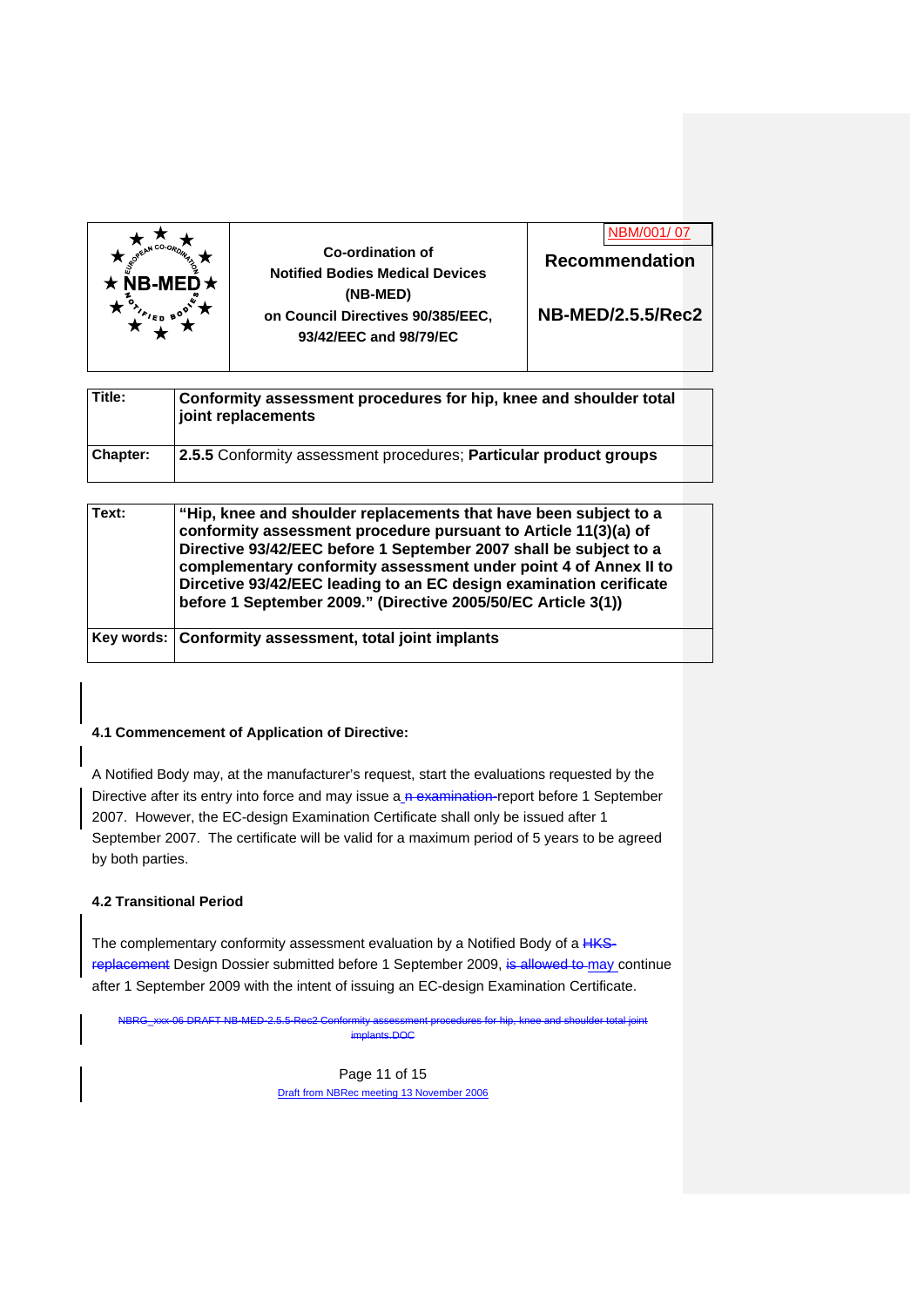



**NB-MED/2.5.5/Rec2** 

| Title:          | Conformity assessment procedures for hip, knee and shoulder total<br>joint replacements |  |
|-----------------|-----------------------------------------------------------------------------------------|--|
| <b>Chapter:</b> | 2.5.5 Conformity assessment procedures; Particular product groups                       |  |

| Text: | "Hip, knee and shoulder replacements that have been subject to a<br>conformity assessment procedure pursuant to Article 11(3)(a) of<br>Directive 93/42/EEC before 1 September 2007 shall be subject to a<br>complementary conformity assessment under point 4 of Annex II to<br>Dircetive 93/42/EEC leading to an EC design examination cerificate<br>before 1 September 2009." (Directive 2005/50/EC Article 3(1)) |  |
|-------|---------------------------------------------------------------------------------------------------------------------------------------------------------------------------------------------------------------------------------------------------------------------------------------------------------------------------------------------------------------------------------------------------------------------|--|
|       | Key words: Conformity assessment, total joint implants                                                                                                                                                                                                                                                                                                                                                              |  |

However from 1 September 2009, the manufacturer will suspend the placing on the market of affected products until an EC-design Examination Certificate is issued.

### **4.3 Time Frames for Design Dossier Submission and Notified Body Review**

As Tthe change in classification of joint replacements will introduce an additional burden for all parties, on the Notified Body review process. It it is therefore prudent for manufacturers and Notified Bodies to establish acceptable timeframes for the submissionreview and approval, review and approval -of design dossier files. submitted to Notified Bodies for existing products under the Directive. Each mManufacturers are is encouraged to contact their Notified Bodies y to plan the submission strategy and agree to appropriate review timelines.

NBRG\_xxx-06 DRAFT NB-MED-2.5.5-Rec2 Conformity assessment procedures for hip, knee and shoulder total joint implants.DOC

> Page 12 of 15 Draft from NBRec meeting 13 November 2006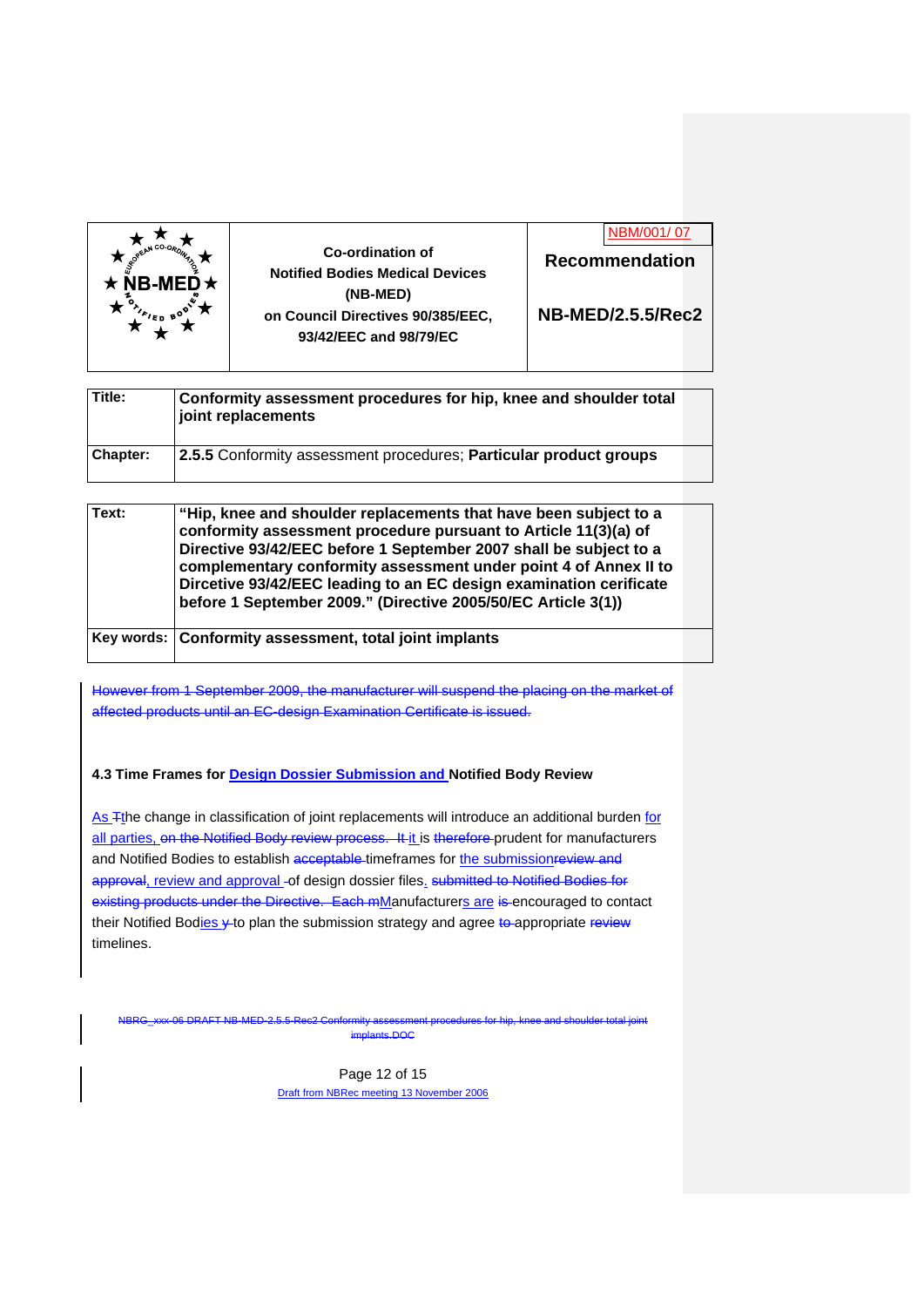| $NB-MED \star$ | Co-ordination of<br><b>Notified Bodies Medical Devices</b><br>(NB-MED)<br>on Council Directives 90/385/EEC,<br>93/42/EEC and 98/79/EC | NBM/001/07<br><b>Recommendation</b><br><b>NB-MED/2.5.5/Rec2</b> |
|----------------|---------------------------------------------------------------------------------------------------------------------------------------|-----------------------------------------------------------------|
|                |                                                                                                                                       |                                                                 |

| Title:   | Conformity assessment procedures for hip, knee and shoulder total<br>joint replacements |  |
|----------|-----------------------------------------------------------------------------------------|--|
| Chapter: | 2.5.5 Conformity assessment procedures; Particular product groups                       |  |

| Text: | "Hip, knee and shoulder replacements that have been subject to a<br>conformity assessment procedure pursuant to Article 11(3)(a) of<br>Directive 93/42/EEC before 1 September 2007 shall be subject to a<br>complementary conformity assessment under point 4 of Annex II to<br>Dircetive 93/42/EEC leading to an EC design examination cerificate<br>before 1 September 2009." (Directive 2005/50/EC Article 3(1)) |  |
|-------|---------------------------------------------------------------------------------------------------------------------------------------------------------------------------------------------------------------------------------------------------------------------------------------------------------------------------------------------------------------------------------------------------------------------|--|
|       | Key words: Conformity assessment, total joint implants                                                                                                                                                                                                                                                                                                                                                              |  |

NBRG\_xxx-06 DRAFT NB-MED-2.5.5-Rec2 Conformity assessment procedures for hip, knee and shoulder total implants.DOC

> Page 13 of 15 Draft from NBRec meeting 13 November 2006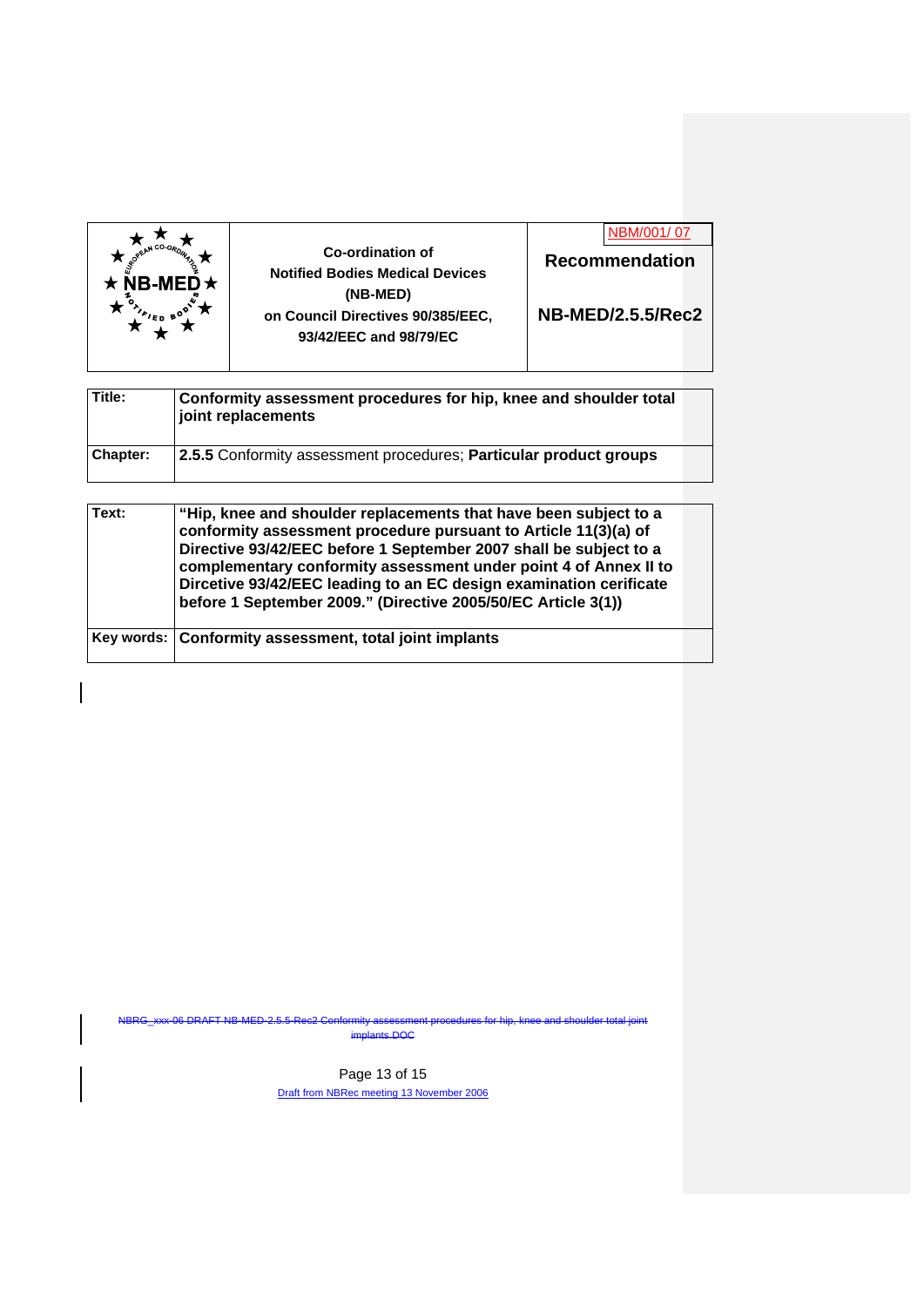

**NB-MED/2.5.5/Rec2** 

| Title:          | Conformity assessment procedures for hip, knee and shoulder total<br>joint replacements |  |
|-----------------|-----------------------------------------------------------------------------------------|--|
| <b>Chapter:</b> | 2.5.5 Conformity assessment procedures; Particular product groups                       |  |

| Text: | "Hip, knee and shoulder replacements that have been subject to a<br>conformity assessment procedure pursuant to Article 11(3)(a) of<br>Directive 93/42/EEC before 1 September 2007 shall be subject to a<br>complementary conformity assessment under point 4 of Annex II to<br>Dircetive 93/42/EEC leading to an EC design examination cerificate<br>before 1 September 2009." (Directive 2005/50/EC Article 3(1)) |  |
|-------|---------------------------------------------------------------------------------------------------------------------------------------------------------------------------------------------------------------------------------------------------------------------------------------------------------------------------------------------------------------------------------------------------------------------|--|
|       | Key words: Conformity assessment, total joint implants                                                                                                                                                                                                                                                                                                                                                              |  |

### **5. REFERENCES:**

- 1. Commission Directive 2005/50 of August 11 2005 on the reclassification of hip, knee and shoulder joint replacements in the framework of Council Directive 93/42/EEC concerning medical devices
- 2. Commission Directive 2005/50 of August 11 2005 Article 3 paragraph 1.
- 3. Commission Directive 2005/50 of August 11 2005 Recital point 2.
- 4. Commission Directive 2005/50 of August 11 2005 Recital point 14.
- 5. Commission Directive 2005/50 of August 11 2005 Article 2
- 6. MEDDEV 2.5-2 Quality Assurance. Regulatory Auditing of Quality Systems of Medical Device Manufacturers (see also GHTF Document)
- 7. MEDDEV 2.10-2 Rev. 1 April 2001 Designation & Monitoring of NBs within the Framework of the EC Directives on Medical Devices
- 8. NBMED/2.13/Rec1 1.08.98 Commission Communication on the Application of Transitional Provisions of Directive 93/42
- 9. MEDDEV 2.12.2 May 2004 Guidelines on Post market Clinical Follow-Up

NBRG\_xxx-06 DRAFT NB-MED-2.5.5-Rec2 Conformity assessment procedures for hip, knee and shoulder total joint inte.DOC

> Page 14 of 15 Draft from NBRec meeting 13 November 2006